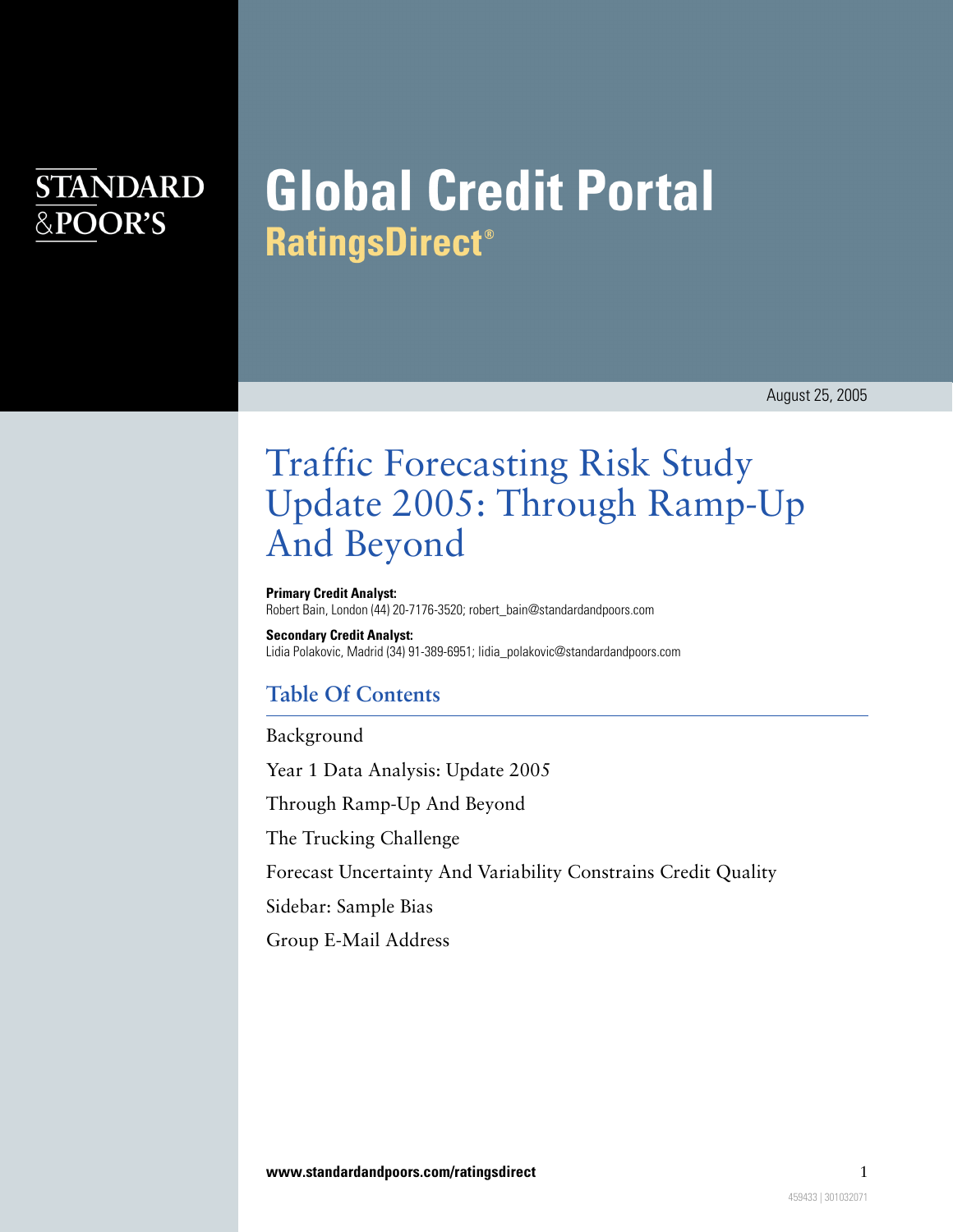## Traffic Forecasting Risk Study Update 2005: Through Ramp-Up And Beyond

The 2005 traffic risk study update carried out by Standard & Poor's Ratings Services further supports our earlier conclusions regarding toll road forecasting performance in the first year of operations. Optimism bias--overforecasting asset use--and error remain prevalent. Beyond Year 1, our case study analysis does not support the notion of any systematic improvement in forecasting accuracy. Optimism bias and error measurement statistics remain constant through Years 2 to 5.

This bias and error is not caused by a failure by forecasters to consider the impact of ramp-up upon project opening. The majority of case studies that we analyzed had some form of ramp-up profile imposed on their forecasts. Actual ramping–up, however, is often far less aggressive than is assumed, and can take many years. Beyond ramp-up, a number of toll road case studies still fail to meet use expectations.

From a subset of case studies, Standard & Poor's was able to disaggregate traffic forecasting performance by vehicle type. The variability of truck forecasts was particularly high. This variability can magnify the uncertainty associated with revenue projections because trucks typically pay high tariffs and, therefore, make a disproportionate contribution to total project income.

Given the nature and extent of uncertainty that surrounds traffic forecasts, projects with investment-grade aspirations that expose lenders to demand risk will need to demonstrate financial resilience under various and rigorous sensitivity and scenario stress tests. These projects should have sufficient liquidity throughout the life of the concession to be able to accommodate performance that falls short of expectations. The results of sensitivity tests and stress scenario analyses provide a guide to the size, shape, and quality of liquidity appropriate at investment grade.

An investment-grade toll road transaction is not necessarily the one that performs robustly against the most likely future-year scenario. It is the one that performs robustly against a number of likely future-year scenarios.

In addition to presenting the most recent Year 1 data and associated analysis, updating our earlier findings, this Traffic Risk Update report begins to look beyond the first 12 months of tolling operations at traffic forecast performance in subsequent years. For our previous studies see: "Traffic Risk in Start-Up Toll Facilities", published on Aug. 15, 2002; "Traffic Forecasting Risk: Study Update 2003", published on Nov. 6, 2003, and "Traffic Forecasting Risk: Study Update 2004", published on Oct. 19, 2004. All three articles are available on RatingsDirect, Standard & Poor's Web-based credit analysis system.

## <span id="page-1-0"></span>**Background**

Since 2002, Standard & Poor's has been compiling data on toll road traffic forecasting performance, comparing predictions of asset use with outturn results. Our sample--which continues to expand as new data is made available--now contains 104 international toll road, bridge, and tunnel case studies. More than 90% of our sample represents project-financed concessions. Excluding the non project-financed concession case studies from the sample had no statistically significant impact on our findings.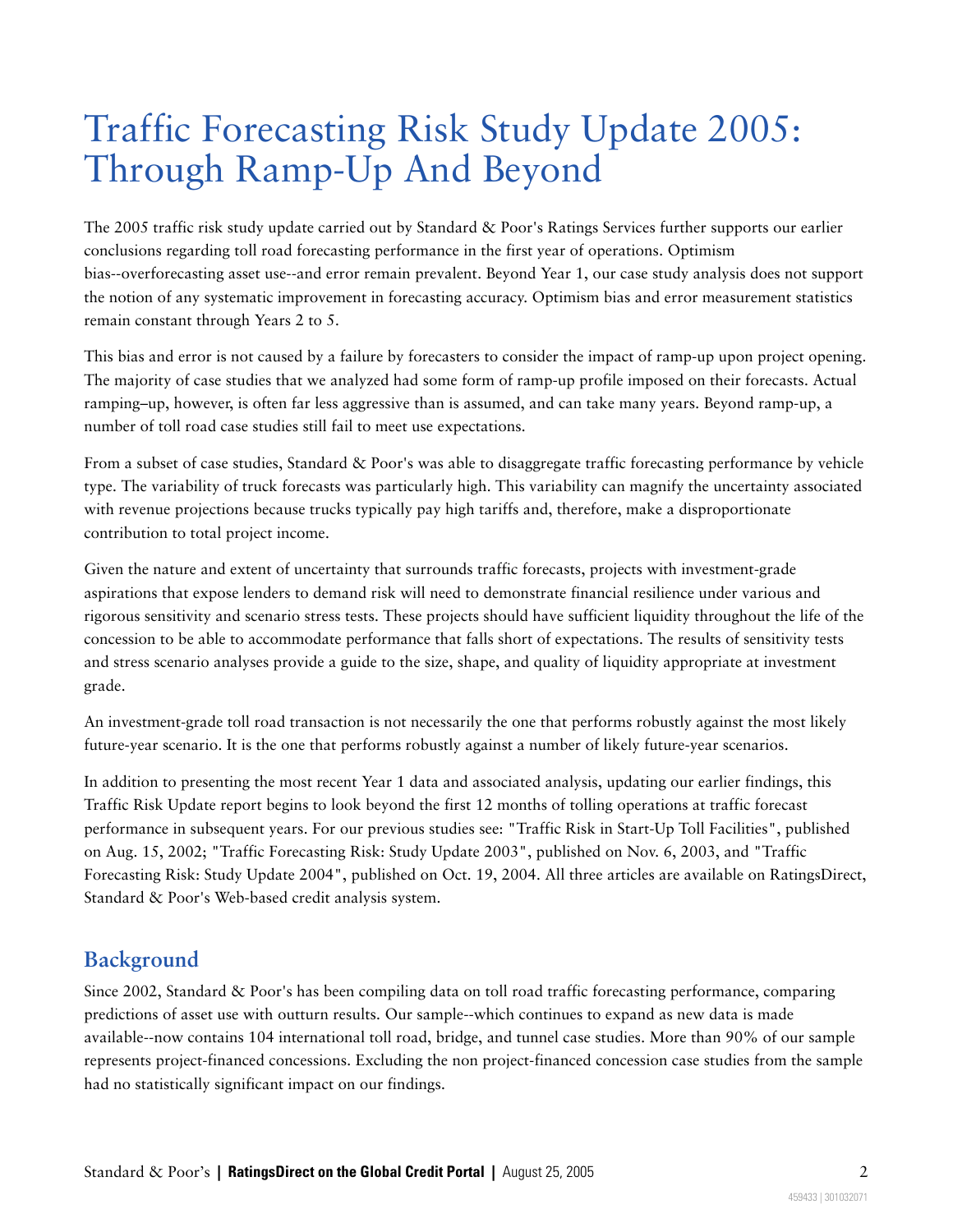To date, our research has focused on Year 1 performance. This reflects financial structures that commonly leave lenders particularly exposed to traffic risk in the earliest years of operations.

### <span id="page-2-0"></span>**Year 1 Data Analysis: Update 2005**

At the end of 2004, when we last reported our study findings, our toll road, bridge, and tunnel sample comprised 87 case studies. The sample is now 104 (August 2005). This increase reflects credit analysis and surveillance activity over the last nine months across many of Standard & Poor's offices and the release of a sizeable volume of new, multiyear traffic data from a leading European toll road concessionaire with international projects.

Our earlier research revealed considerable variability (error) in traffic forecasting performance, and the existence of systematic optimism bias. Performance ranged from actual traffic that was only 15% of that forecast to forecasts that were exceeded by more than 50%. On average, across all case studies, toll road forecasts overestimated Year 1 traffic by 20%-30%.

Chart 1 presents the Year 1 traffic forecasting performance from all our 104 case studies. Consistent with earlier analysis, performance is measured in terms of the ratio of actual traffic volumes to forecast asset use.



The mean of the distribution still sits well below 1.0 at 0.77, underscoring the sector's systematic tendency toward optimism bias. The standard deviation--which measures error--remains large at 0.26, identical to last year's value.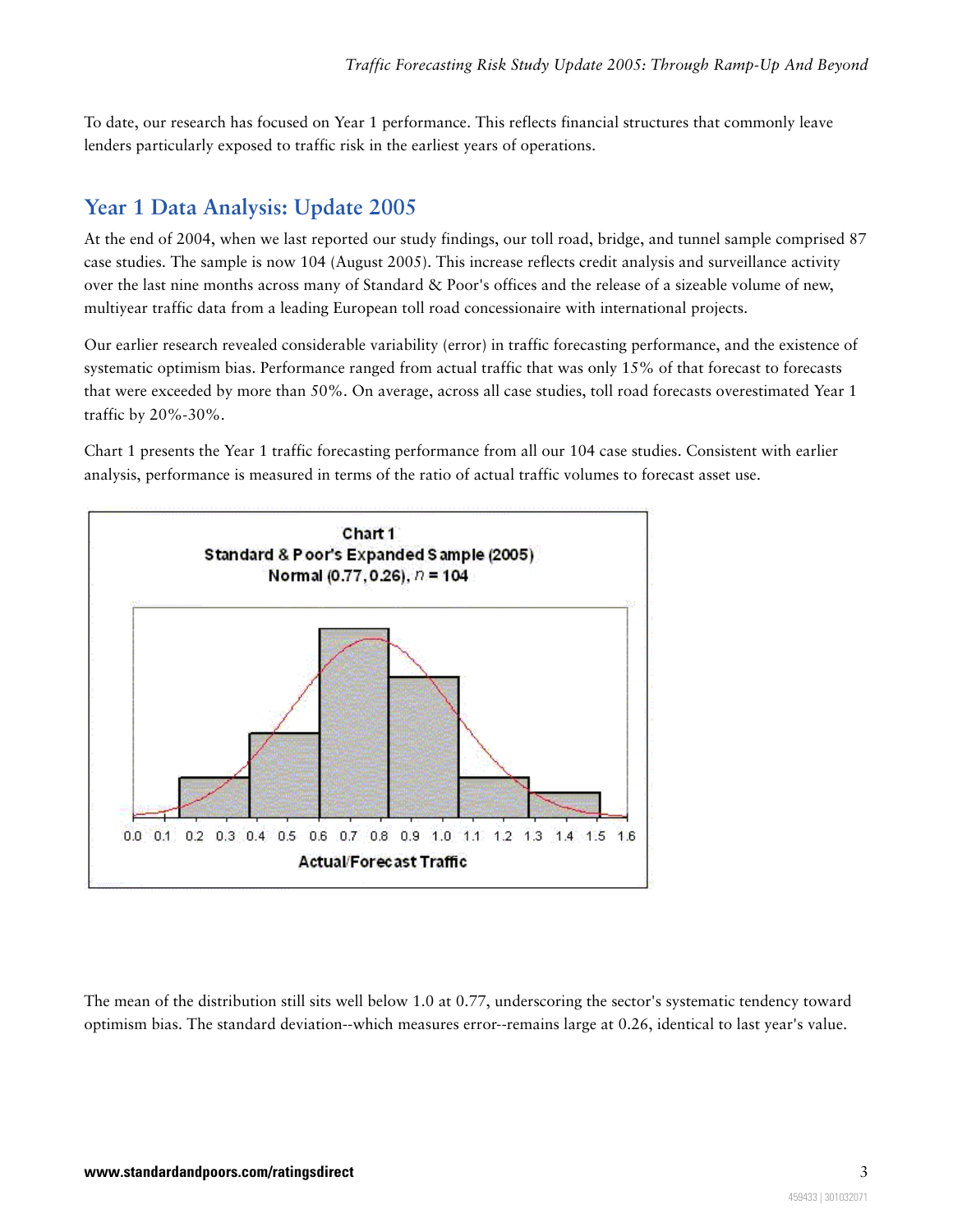## <span id="page-3-0"></span>**Through Ramp-Up And Beyond**

In 2005, we revisited our toll road, bridge, and tunnel case studies to extract actual and forecast data from periods beyond Year 1. The resulting sampling frame is summarized in chart 2.

#### **Chart 2**



Unsurprisingly, the frequency distribution "tails off" rapidly. At present, we have only seven case studies that cover Years 1 to 6, for example. Although this constrains the conclusions that we can draw about toll road traffic forecasting performance after Year 5, it reflects the innovative nature of the sector and the fact that operational project-financed infrastructure concessions are a relatively recent phenomenon. A significant number of highway concessions globally still remain in design or under construction.

The challenges of compiling a traffic forecast performance time series are exacerbated by the common practice of preparing revised or rebased forecasts for toll facilities whose predicted use departs significantly from expectations. In such instances, credit surveillance documentation may fail to report the original forecasts.

Chart 3 summarizes our results. One hypothesis we wanted to test was that forecasting optimism bias and error reduces after Year 1. That hypothesis is not supported by our findings.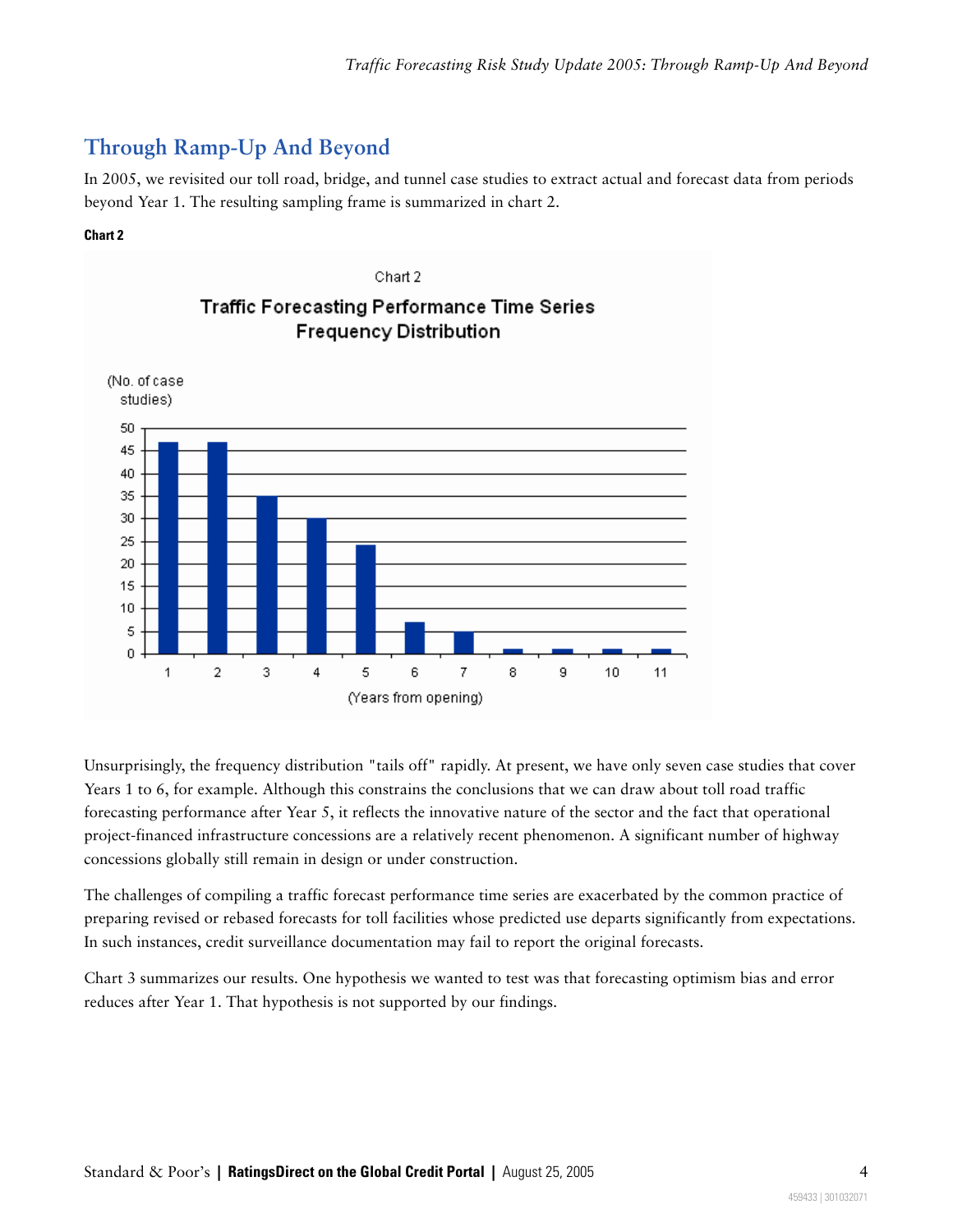



If actual traffic performance had systematically improved over time (in comparison with their respective forecasts) a general upward trend in the ratio of actual to forecast traffic to more than 1.0 would be observed over time. It is not. Instead, a mixed picture emerges, with a number of case studies failing to match their forecasts by Year 5 or, in some cases, beyond. Clearly some caution is required at this stage, because our sample size prohibits the drawing of definitive conclusions. This preliminary analysis, however, suggests that there is no automatic improvement in traffic forecasting accuracy after Year 1.

The extent of optimism bias and error in the case study traffic forecasts from Years 2 to 5 is similar to that observed for Year 1 data. Table 1 suggests that neither the mean of the distribution nor its standard deviation alter significantly during the first five years of operations.

| <b>Forecast Performance Distribution Statistics For Years 1-5</b> |      |                           |
|-------------------------------------------------------------------|------|---------------------------|
| <b>Years from opening</b>                                         | Mean | <b>Standard deviation</b> |
| Year 1                                                            | በ 77 | 0.26                      |
| Year 2                                                            | 0.78 | 0.23                      |
| Year <sub>3</sub>                                                 | በ 79 | 0.22                      |
| Year 4                                                            | 0.80 | 0.24                      |
| Year 5                                                            | በ 79 | በ 25                      |

#### **Table 1**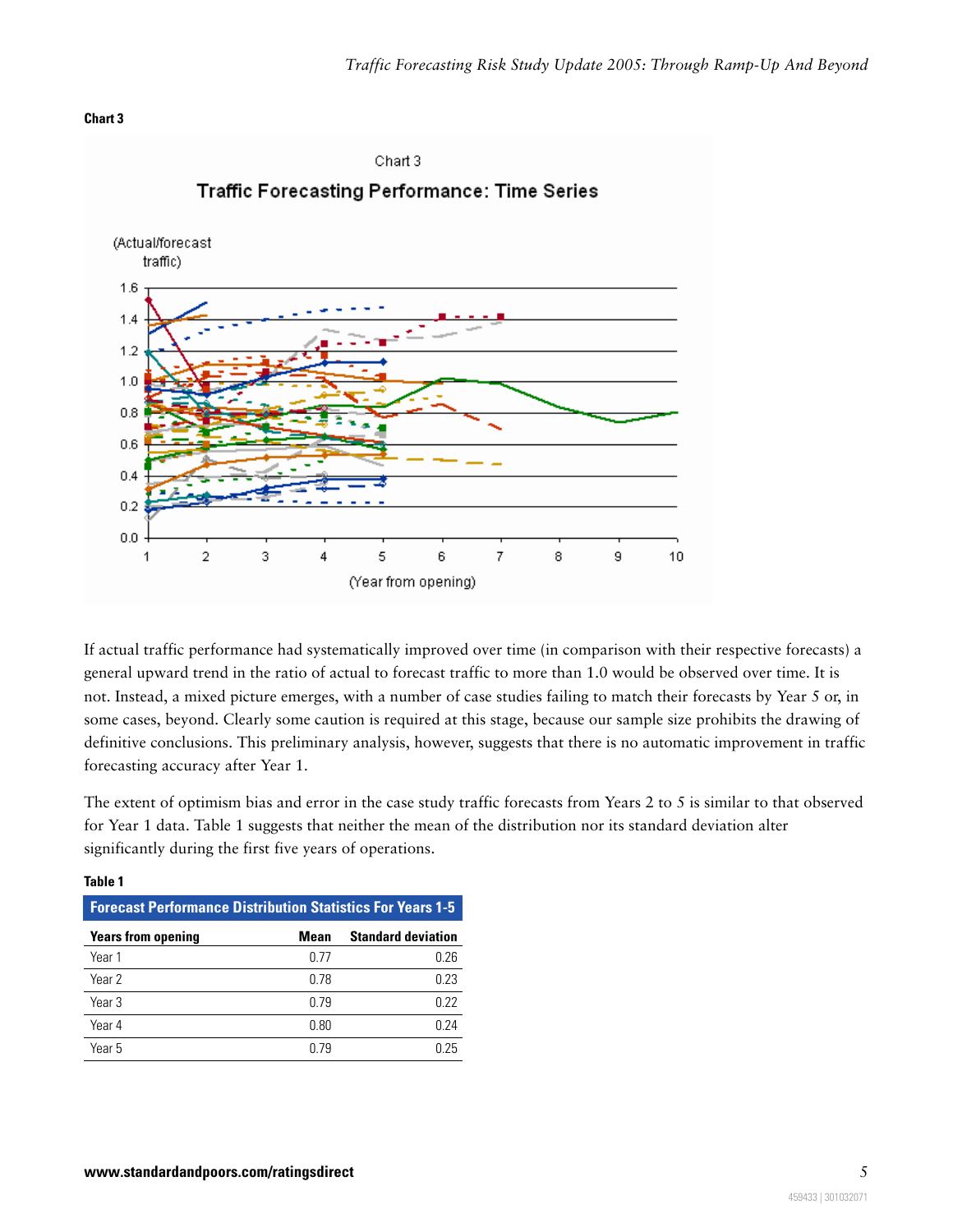## <span id="page-5-0"></span>**The Trucking Challenge**

A subset of our case studies provided traffic forecasts and asset use statistics by vehicle category, reflecting tolling policies with differential tariffs and/or shadow toll payment mechanisms that distinguished light vehicles (private cars) from heavy ones (mainly trucks weighing more than 3.5 metric tons). Disaggregated analysis revealed that the variability associated with truck forecasts was consistently higher that that observed for light vehicles. The standard deviation for trucks was 0.33, compared with 0.26 for all vehicles.

This finding accords with intuition and is supported by anecdotal evidence from traffic forecasting firms, which in the past have reported that the trucking community's behavioral response to tolls is particularly difficult to predict. This is especially true in road haulage sectors dominated by owner-drivers rather than fleet operations. In terms of route choice, smaller haulage contractors can remain very sensitive to tolls and, upon the opening of a new facility, often support an extended "protest period" by refusing to pay tolls as a matter of principle.

Truckers' response to tolls can be an important credit consideration. Trucks commonly pay  $2x-5x$  the respective car tariff (sometimes this toll multiple is as high as 10x) and so their contribution to total revenues can be significant. Standard & Poor's recently reviewed a typical toll road where, although trucks accounted for less than 10% of traffic, they contributed more than 25% of total revenues. On some French toll road networks, trucks contribute one-third of toll income. For this reason, where truck-related incomes are significant, Standard & Poor's will carefully review the assumptions behind truck forecasts and will look for robust justification for these assumptions. For investment-grade ratings, future-year truck use may be subjected to particularly severe downside stress testing if the respective forecasts seem unsupported or optimistic.

## <span id="page-5-1"></span>**Forecast Uncertainty And Variability Constrains Credit Quality**

Standard & Poor's is frequently presented with conflicting base (i.e. central) case forecasts for the same project, compiled by different firms at or near the same point in time, on behalf of different project counterparties, and incorporating different assumptions. By way of illustration, a recent example is presented in chart 4. The vertical scale units have been omitted to retain project and source anonymity.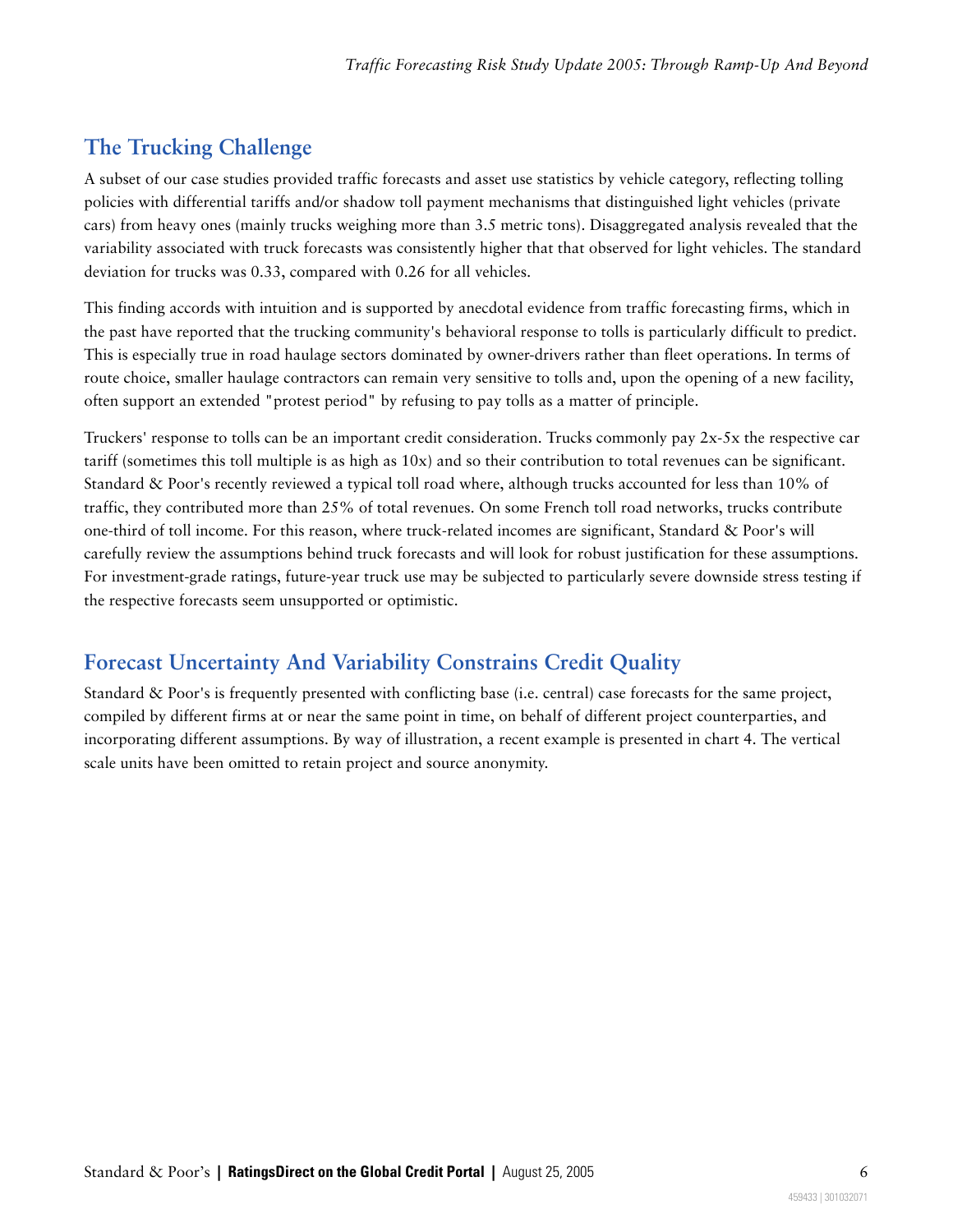#### **Chart 4**



Even in the short to medium term, the differences between these forecasts are material. The differences between the lowest and highest base-case forecasts in the example presented above are summarized in table 2:

#### **Table 2**

| <b>Conflicting Traffic Forecasts</b>   |                                                               |  |
|----------------------------------------|---------------------------------------------------------------|--|
| Forecast period (from project opening) | Difference between highest and lowest base-case forecast (%)* |  |
| 5 years                                | 26                                                            |  |
| 10 years                               | 66                                                            |  |
| 15 years                               | 106                                                           |  |
| 20 years                               | 130                                                           |  |
| 25 years                               | 164                                                           |  |
| 30 years                               | 204                                                           |  |
| 35 years                               | 255                                                           |  |

\*This is not the difference between high and low growth sensitivity tests. This is the difference between alternative base-case forecasts.

Analysis of the assumptions behind the forecasts presented above--and others--demonstrates that very different projections of asset use result from relatively small divergence among the model input assumptions. This highlights a critical issue that often serves to constrain the credit quality of toll facility transactions incorporating demand risk. Traffic forecasts, particularly in the medium to longer term, can remain very sensitive to marginal parameter changes within the modeling framework, even though these parameter values are drawn from an entirely plausible range. In terms of assessing the reliability of future project cash flows, rigorous sensitivity testing clearly has a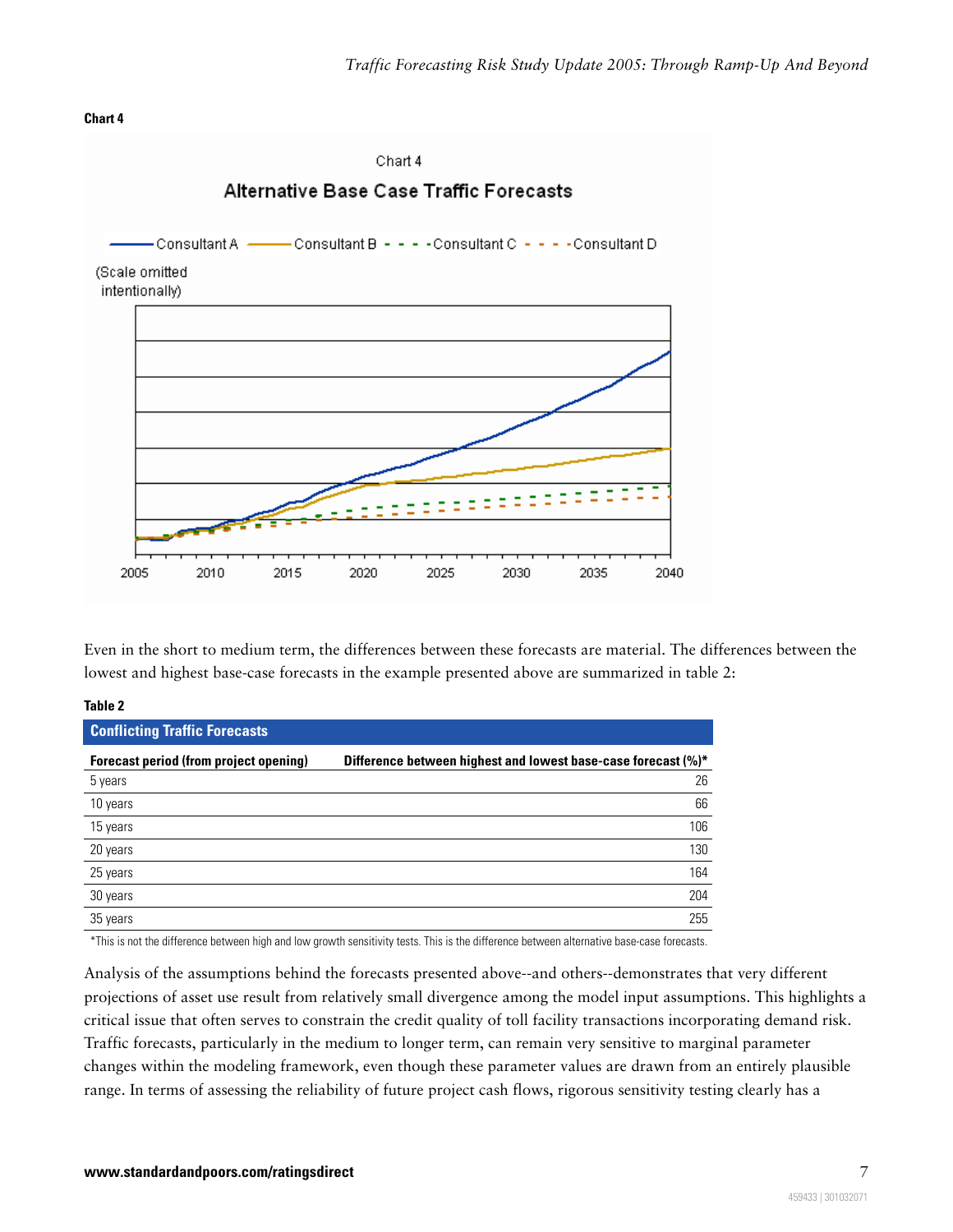<span id="page-7-0"></span>pivotal role to play in such cases.

### **Sidebar: Sample Bias**

Throughout the research effort Standard & Poor's has remained critically aware of the potential for our selection of toll facilities to incorporate sampling bias. Although a sample of 104 international case studies from a single asset class reflects a certain critical mass that, by itself, can temper the impact of bias, we are conscious that our case studies have not been selected randomly. The majority are toll facilities that have been presented to us for credit analysis as stand-alone assets or have been selected by banks as constituents of collateralized loan obligation portfolios. This sample undoubtedly reflects an over-representation of toll facilities with higher credit quality. Consequently, very poorly performing assets will remain under-represented in the sample and the results derived from our case studies are likely to be flattered in comparison with average, global toll road traffic forecasting performance.

### <span id="page-7-1"></span>**Group E-Mail Address**

InfrastructureEurope@standardandpoors.com